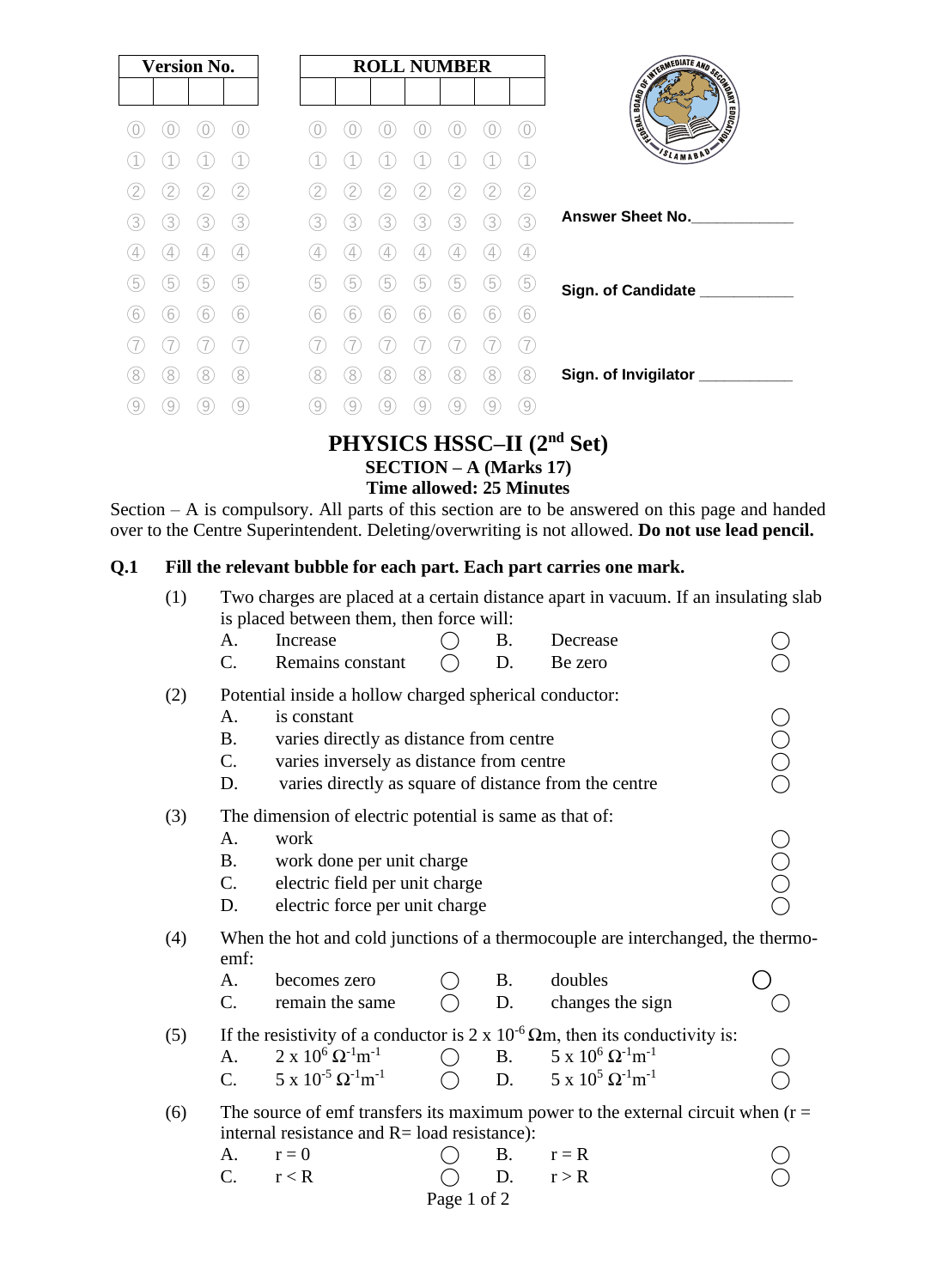| (7)                                                                                                                                                       | A galvanometer is made sensitive by:<br>A.<br><b>B.</b><br>C.<br>D.                                                                                                                                                        |                                                                                                        |  |           |                                                                                                                                                                 |  |  |  |  |  |
|-----------------------------------------------------------------------------------------------------------------------------------------------------------|----------------------------------------------------------------------------------------------------------------------------------------------------------------------------------------------------------------------------|--------------------------------------------------------------------------------------------------------|--|-----------|-----------------------------------------------------------------------------------------------------------------------------------------------------------------|--|--|--|--|--|
| (8)                                                                                                                                                       | A coil of 150 loops is pulled in 0.06s from poles of the magnet, which decreases<br>the magnetic flux linked with the coil from $6 \times 10^{-4}$ Wb to $2 \times 10^{-4}$ Wb. The<br>average emf induced in the coil is: |                                                                                                        |  |           |                                                                                                                                                                 |  |  |  |  |  |
|                                                                                                                                                           | A.                                                                                                                                                                                                                         | 1.5V                                                                                                   |  | <b>B.</b> | 1 V                                                                                                                                                             |  |  |  |  |  |
|                                                                                                                                                           | $C_{\cdot}$                                                                                                                                                                                                                | 0.1V                                                                                                   |  | D.        | $0.15$ V                                                                                                                                                        |  |  |  |  |  |
| (9)                                                                                                                                                       | For long distance electrical power transmission, we use:<br>low current and low voltage<br>A.<br><b>B.</b><br>high current and high voltage<br>C.<br>low current and high voltage<br>high current and small voltage<br>D.  |                                                                                                        |  |           |                                                                                                                                                                 |  |  |  |  |  |
| (10)                                                                                                                                                      |                                                                                                                                                                                                                            | The quantity that remains constant in a transformer is:                                                |  |           |                                                                                                                                                                 |  |  |  |  |  |
|                                                                                                                                                           | Α.                                                                                                                                                                                                                         | current                                                                                                |  | Β.        | voltage                                                                                                                                                         |  |  |  |  |  |
|                                                                                                                                                           | C.                                                                                                                                                                                                                         | resistance                                                                                             |  | D.        | power                                                                                                                                                           |  |  |  |  |  |
| (11)                                                                                                                                                      |                                                                                                                                                                                                                            |                                                                                                        |  |           | The minimum number of diodes required for full wave rectification are:                                                                                          |  |  |  |  |  |
|                                                                                                                                                           | A.                                                                                                                                                                                                                         | 1                                                                                                      |  | Β.        | 2                                                                                                                                                               |  |  |  |  |  |
|                                                                                                                                                           | C.                                                                                                                                                                                                                         | 3                                                                                                      |  | D.        | $\overline{4}$                                                                                                                                                  |  |  |  |  |  |
| (12)                                                                                                                                                      | А.<br>C.                                                                                                                                                                                                                   | cm, the tensile stress is:<br>$2.5 \times 10^5$ Nm <sup>-2</sup><br>$1.0 \times 10^5$ Nm <sup>-2</sup> |  | D.        | A force of 500 N is applied to one end of a cylindrical steel rod of diameter 50<br>B. $1.5 \times 10^5$ Nm <sup>-2</sup><br>$2.5 \times 10^3$ Nm <sup>-2</sup> |  |  |  |  |  |
| (13)                                                                                                                                                      |                                                                                                                                                                                                                            |                                                                                                        |  |           |                                                                                                                                                                 |  |  |  |  |  |
|                                                                                                                                                           | The potential difference across the silicon PN junction is:<br>$0.3~\mathrm{V}$<br><b>B.</b><br>$0.7~\mathrm{V}$<br>A.                                                                                                     |                                                                                                        |  |           |                                                                                                                                                                 |  |  |  |  |  |
|                                                                                                                                                           | C.                                                                                                                                                                                                                         | 0.5 V                                                                                                  |  | D.        | 5.0 V                                                                                                                                                           |  |  |  |  |  |
|                                                                                                                                                           |                                                                                                                                                                                                                            |                                                                                                        |  |           |                                                                                                                                                                 |  |  |  |  |  |
| The radius of 10 <sup>th</sup> orbit in hydrogen atom is<br>(14)                                                                                          |                                                                                                                                                                                                                            |                                                                                                        |  |           |                                                                                                                                                                 |  |  |  |  |  |
|                                                                                                                                                           | A.                                                                                                                                                                                                                         | $0.053$ nm                                                                                             |  | Β.        | $0.53$ nm                                                                                                                                                       |  |  |  |  |  |
|                                                                                                                                                           | C.                                                                                                                                                                                                                         | 5.3 nm                                                                                                 |  | C.        | 53 nm                                                                                                                                                           |  |  |  |  |  |
| A radioactive nuclide $^{228}_{86}Ra$ decays by a series of emissions of 3 alpha particles<br>(15)<br>and 1 beta particle, the nuclide finally formed is: |                                                                                                                                                                                                                            |                                                                                                        |  |           |                                                                                                                                                                 |  |  |  |  |  |
|                                                                                                                                                           | A.                                                                                                                                                                                                                         | $^{220}_{84}Ra$                                                                                        |  | B.        | $^{222}_{86}$ Ra                                                                                                                                                |  |  |  |  |  |
|                                                                                                                                                           | C.                                                                                                                                                                                                                         | $^{216}_{83}Ra$                                                                                        |  | D.        | $^{215}_{88}Ra$                                                                                                                                                 |  |  |  |  |  |
| Which phenomenon does NOT verify particle nature of light?<br>(16)                                                                                        |                                                                                                                                                                                                                            |                                                                                                        |  |           |                                                                                                                                                                 |  |  |  |  |  |
|                                                                                                                                                           | Α.                                                                                                                                                                                                                         | Photoelectric effect                                                                                   |  | <b>B.</b> | Compton effect                                                                                                                                                  |  |  |  |  |  |
|                                                                                                                                                           | C.                                                                                                                                                                                                                         | Pair Production                                                                                        |  | D.        | Diffraction                                                                                                                                                     |  |  |  |  |  |
|                                                                                                                                                           |                                                                                                                                                                                                                            |                                                                                                        |  |           |                                                                                                                                                                 |  |  |  |  |  |
| (17)                                                                                                                                                      | The half-life of a certain radioactive nucleus is $1.6x103$ years. Its decay constant<br>is:                                                                                                                               |                                                                                                        |  |           |                                                                                                                                                                 |  |  |  |  |  |
|                                                                                                                                                           | A.                                                                                                                                                                                                                         | $1.4x10^{-11}$ s <sup>-1</sup>                                                                         |  | Β.        | $1.4x10^{-12}$ s <sup>-1</sup>                                                                                                                                  |  |  |  |  |  |
|                                                                                                                                                           | C.                                                                                                                                                                                                                         | $2.0x10^{-11}$ s <sup>-1</sup>                                                                         |  | D.        | $2.0x10^{-12}$ s <sup>-1</sup>                                                                                                                                  |  |  |  |  |  |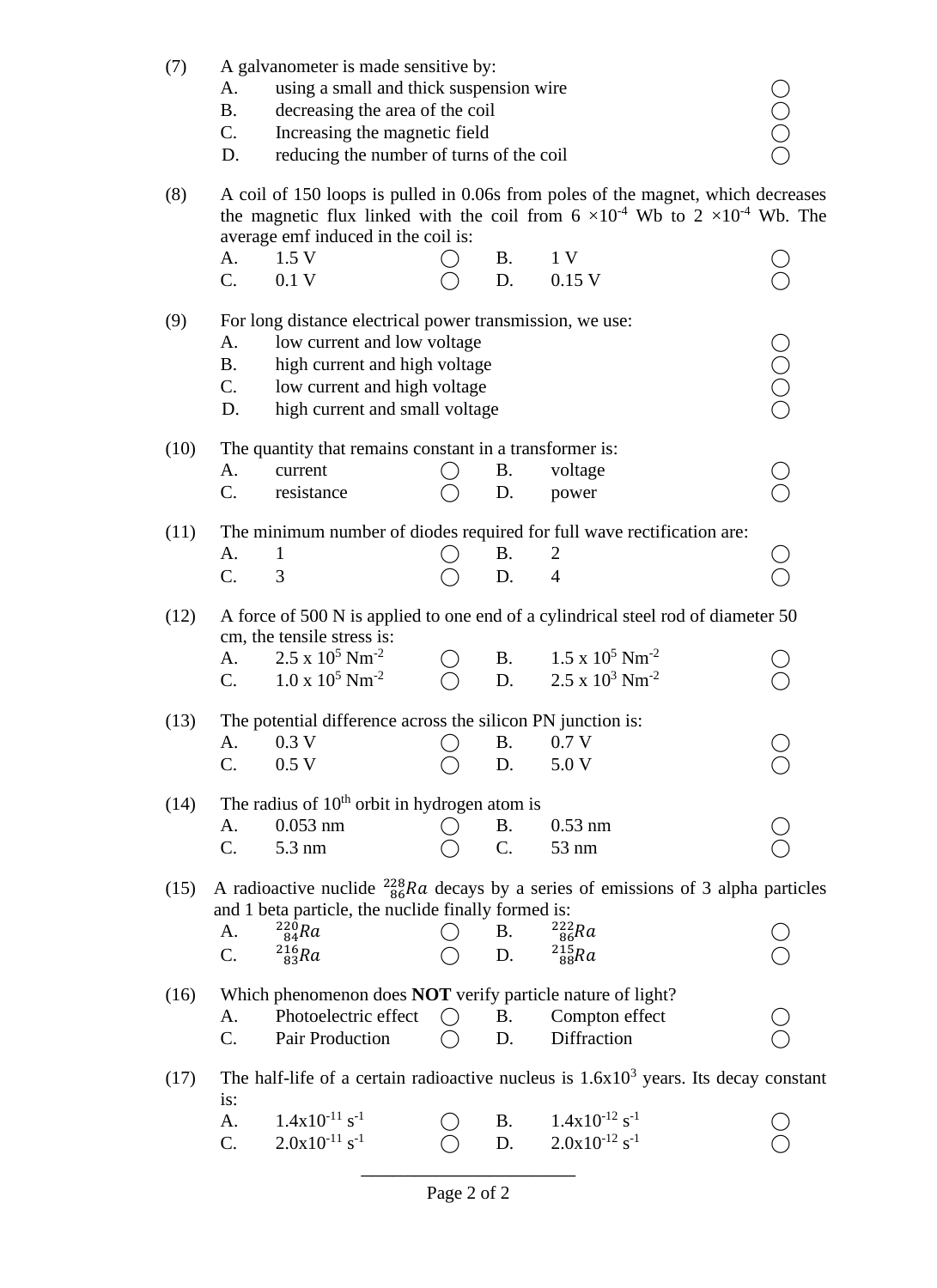

Federal Board HSSC-II Examination Physics Model Question Paper (Curriculum 2006)

Time allowed: 2.35 hours Total Marks: 68

Note: Answer any fourteen parts from Section 'B' and attempt any two questions from Section 'C' on the separately provided answer book. Write your answers neatly and legibly.

# **SECTION – B** (Marks 42)

- **Q.2** Attempt any **FOURTEEN** parts. All parts carry equal marks. ( $14 \times 3 = 42$ )
	- i. Prove that electric flux  $\varphi e = \frac{q}{c}$  $\frac{q}{\epsilon_0}$  for charge 'q' enclosed in a sphere, where  $\epsilon_0$  is the permittivity of free space.
	- ii. Define resistivity. How does it depend upon temperature?
	- iii. Describe a circuit which will give continuously varying potential.
	- iv. What factors cause induced emf?
	- v. What will happen if the frequency of AC across an inductor is increased?
	- vi. What do you know about the impedance in RLC series circuit of AC?
	- vii. Draw and elaborate resistance measuring part of Avometer.
	- viii. What are eddy currents and how are they minimized in Transformers?
	- ix. A 220V, 50Hz, AC source is connected to an inductance of 0.2H and a resistance of 20  $\Omega$  in series. What is the current in the circuit?
	- x. Determine the energy associated with the following nuclear reaction:  $^{14}_{7}N + ^{4}_{2}He \rightarrow ^{16}_{8}O + ^{1}_{1}H$  $m(^{14}_{7}N) = 14.003074u$  $m(^{4}_{2}He) = 4.002603u$  $m(^{17}_{8}O) = 16.999131u$  $m(^1H) = 1.007825u$
	- xi. Young's modulus for particular wood is  $1.0x10^{10}$  Nm<sup>-2</sup>. A wooden chair has four legs each of length 42 cm and cross-sectional area of 20 cm<sup>2</sup>. A man has a mass of 100 kg, find the stress on each leg of the chair when he stands on the chair.
	- xii. Differentiate between conductors, insulators and semiconductor in terms of energy theory.
	- xiii. Prove that  $\beta = \frac{\alpha}{1}$  $\frac{a}{1-a}$  where  $\alpha$  = amplification factor and  $\beta$  = current amplification factor of a transistor.
	- xiv. Suppose one of a pair of 20 years old twins takes off in a spaceship travelling at a very high speed to a distant star and back again, while the other twin remains on Earth. Will there be any difference in their ages? Why?
	- xv. Prove that in Pair Production at least 1.02 MeV energy photon is required.
	- xvi. What are the essential conditions for the biasing of a transistor?
	- xvii. How can we calculate kinetic energy of photoelectrons?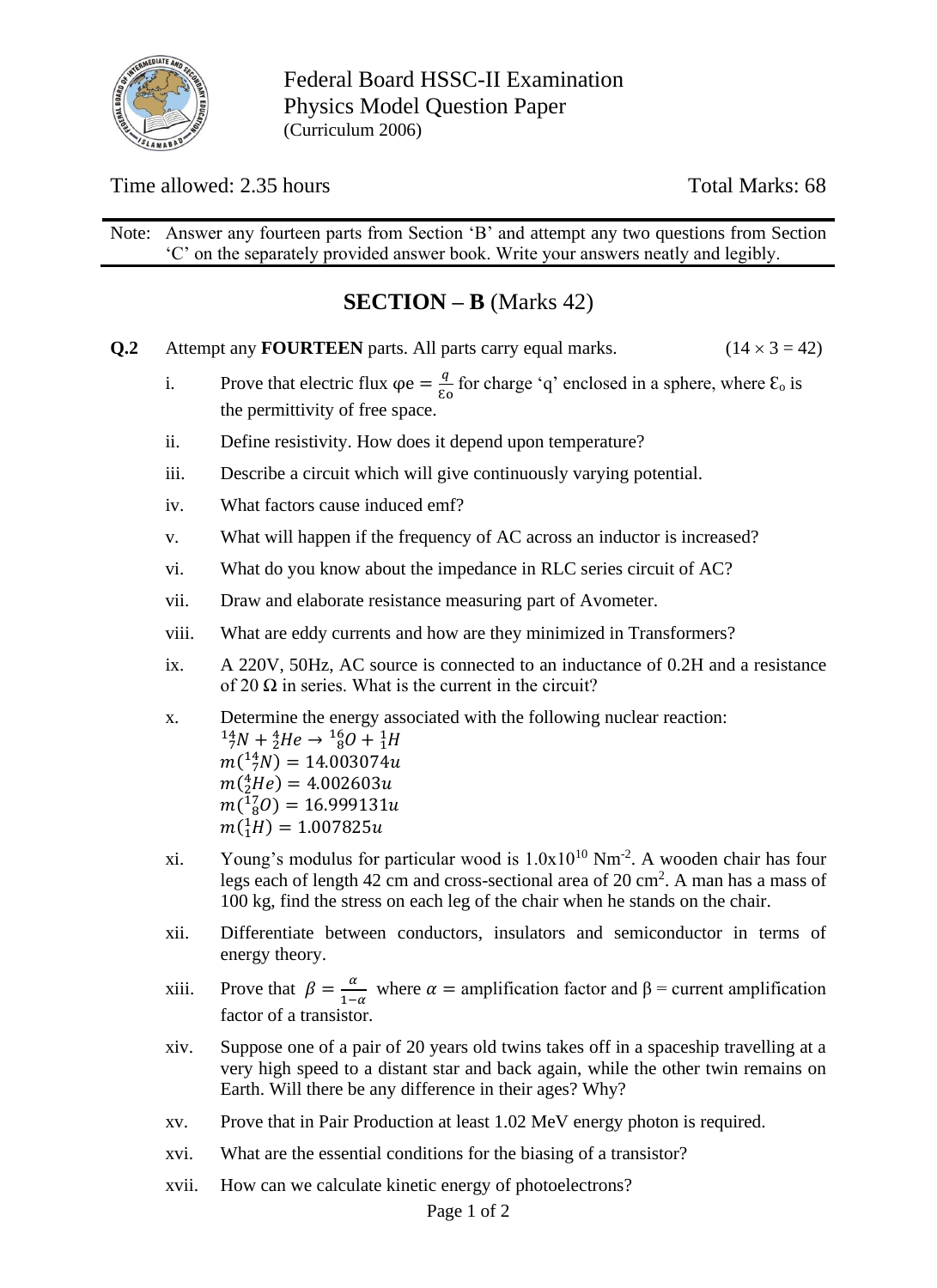- xviii. Calculate ionization energy and ionization potential for hydrogen atom.
- xix. What is the wavelength of the second line of Paschen series?
- xx. What is the least energy does the proton has, to make the following reaction possible?

$$
{}_{1}^{1}H + {}_{6}^{13}C \longrightarrow {}_{7}^{14}N + {}_{0}^{1}n
$$

The mass of hydrogen <sup>1</sup>H is 1.007825 u, carbon <sup>13</sup>C is 13.003355 u, nitrogen is 13.005739 u and neutron is 1.008665 u.

### **SECTION – C** (Marks 26)

**Note:** Attempt any **TWO** questions. All questions carry equal marks.  $(2 \times 13 = 26)$ 

- **Q.3** a. Define electric potential. Find an expression for electric potential energy and electric potential due to a point charge. **(1+4+1)**
	- b. What is potentiometer? How can it be used to find emf of a cell? **(1+3)**
	- c. A 6  $\mu$ F is charged to a potential difference of 200 V and then connected in parallel with an uncharged 3 μF capacitor. Calculate the potential difference across the parallel plate capacitors. **(3)**
- **Q.4** a. State Ampere's law and apply it to find magnetic field inside a solenoid. **(2+4)** b. A loop resistance 0.1  $\Omega$  is placed in a magnetic field of 2T. If a conductor of length  $0.2m$  is sliding along a loop with a velocity of  $0.2 \text{ ms}^{-1}$ . Find (i) the e.m.f produced in the conductor if the motion of a conductor is perpendicular to the
	- field (ii) the current through the loop (iii) the electrical power generated **(3)** c. In an R-L circuit, will the current lead or lag the applied voltage? Justify through phasor diagram. **(4)**
- **Q.5** a. What is meant by half-life and decay rate of a radioactive isotope? Find a relation between them.  $(2+4)$ 
	- b. What is laser? Explain the principle and operation of laser. List two practical uses of lasers. **(1+4+2)**

\* \* \* \* \*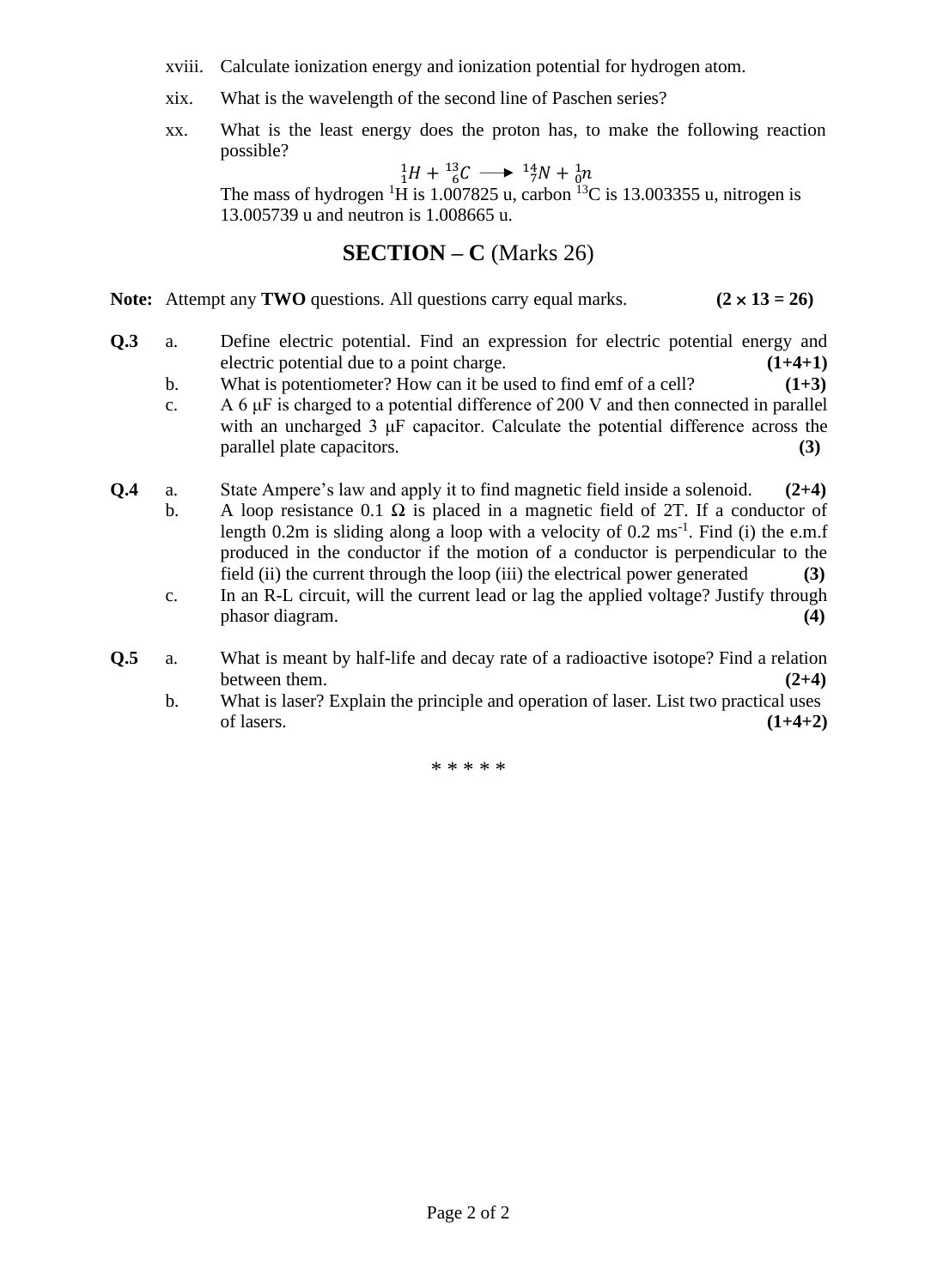#### **PHYSICS HSSC-II (2nd Set) Student Learning Outcomes Alignment Chart (Curriculum 2006)**

#### **SECTION-A**

#### **Q.1**

- (1) State Coulomb's law and explain that force between two point charges is reduced in a medium other than free space using Coulomb's law.
- (2) Solve problems by using the expression  $E=v/d$
- (3) Define the unit of potential
- (4) Describe thermocouple and its function.
- (5) Define resistivity and explain its dependence upon temperature. Define conductance and conductivity of conductor
- (6) Describe the conditions for maximum power transfer.
- (7) Predict the turning effect on a current carrying coil in a magnetic field and use this principle to understand the construction and working of a galvanometer.
- (8) Apply Faraday's law of electromagnetic induction and Lenz's law to solve problems.
- (9) Describe how set-up and step-down transformers can be used to ensure efficient transfer of electricity along cables.
- (10) Describe how set-up and step-down transformers can be used to ensure efficient transfer of electricity along cables.
- (11) Define rectification and describe the use of diodes for half and full wave rectifications.
- (12) Become familiar of ultimate tensile stress, elastic deformation and plastic deformation of a material.
- (13) Describe a PN junction and discuss its forward and reverse biasing.
- (14) Explain hydrogen atom in terms of energy levels on the basis of Bohr Model. determine the ionization energy and various excitation energies of an atom using an energy level diagram.
- (15) Describe that an element may change into another element when radioactivity occurs.
- (16) Explain the particle model of light in terms of photons with particular energy and frequency
- (17) Describe the term half life and solve problems using the equation  $\lambda = 0.693/T_{1/2}$ .

# **SECTION-B**

### **Q.2**

- i. State and explain Gauss's law.
- ii. Define resistivity and explain its dependence upon temperature.
- iii. Describe the working of rheostat in the potential divider circuit.
- iv. Explain that induced emf's can be generated in two ways. (i) by relative movement (the generator effect). (ii) by changing a magnetic field (the transformer effect).
- v. Explain the flow of A.C through resistors, capacitors and inductors.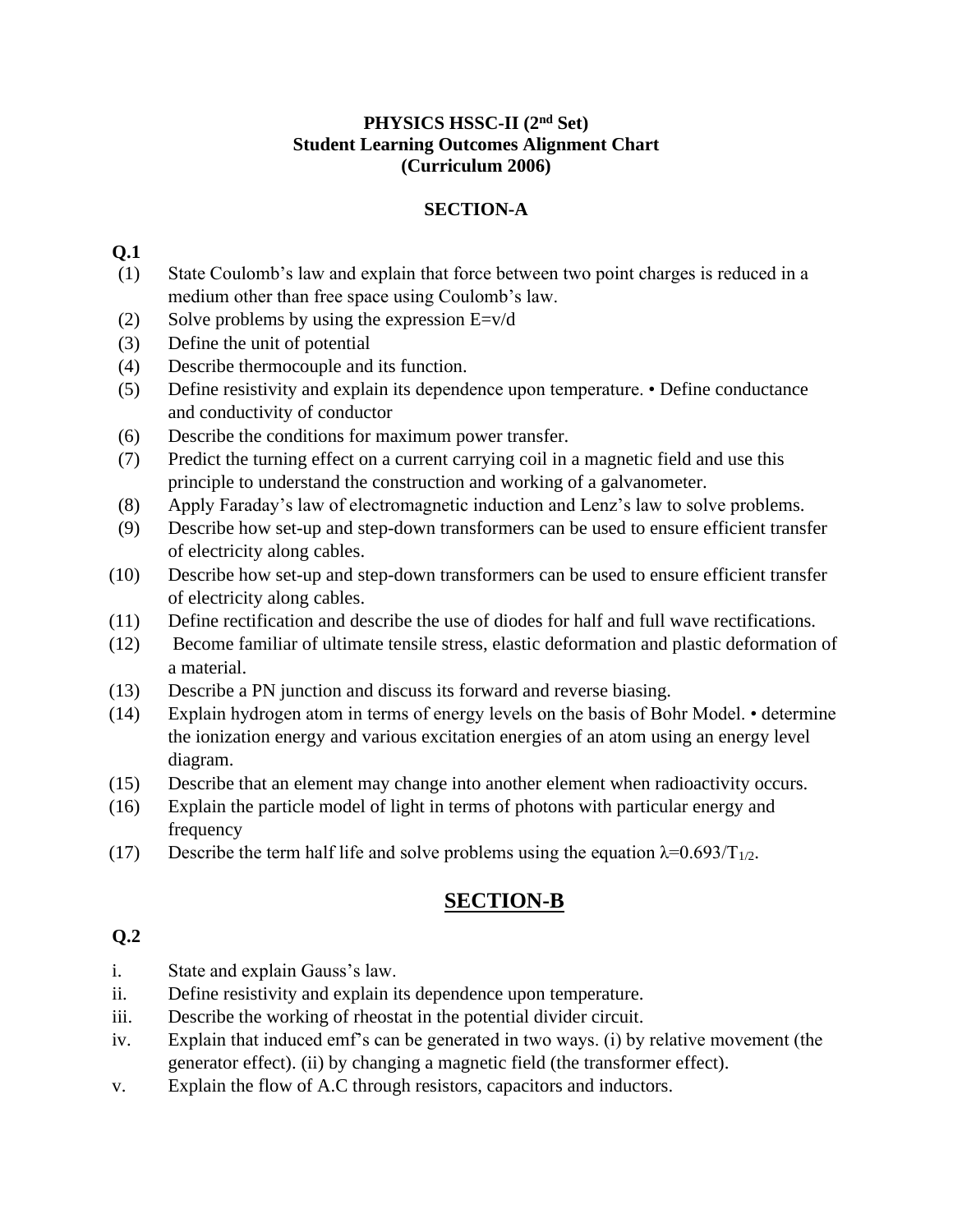- vi. Explain resonance in an A.C circuit and carry out calculations using the resonant frequency formulae.
- vii. Describe the use of avometer / multimeter (analogue and digital).
- viii. Explain the need for laminated iron cores in electric motors, generators and transformers.
- ix. Explain the flow of A.C through resistors, capacitors and inductors.
- x. Determine the release of energy from different nuclear reactions
- xi. Define and use the terms Young's modulus, bulk modulus and shear modulus.
- xii. Classify insulators, conductors, and semiconductors on the basis of energy bands.
- xiii. Describe the operations of transistors.
- xiv. Explain the implications of mass increase, time dilation and length contraction for space travel.
- xv. Explain the phenomena of pair production and pair annihilation.
- xvi. Describe the operations of transistors.
- xvii. Describe the phenomenon of photoelectric effect.
- xviii. Determine the ionization energy and various excitation energies of an atom using an energy level diagram.
- xix. Solve problems and analyze information using  $1/\lambda = R_H [1/p^2 1/n^2]$ .
- xx. Describe energy and mass conservation in simple reactions and in radioactive decay.

# **SECTION-C**

- **Q.3** a. Define electric potential at a point in terms of the work done in bringing unit positive charge from infinity to that point. • define the unit of potential derive an expression for electric potential at a point due to a point charge.
	- b. Describe the function of potentiometer to measure and compare potentials without drawing any current from the circuit.
	- c. Solve problems using formula for capacitors in series and in parallel.
- **Q.4** a Apply Ampere's law to find magnetic flux density around a wire and inside a solenoid.
	- b. Explain what is meant by motional emf. Given a rod or wire moving through a magnetic field in a simple way, compute the potential difference across its ends.
	- c. Explain the flow of A.C through resistors, capacitors and inductors.
- **Q.5** a. Describe the term half life and solve problems using the equation  $\lambda = 0.693/T_{1/2}$ 
	- b. Explain the terms spontaneous emission, stimulated emission, meta stable states, population inversion and laser action.